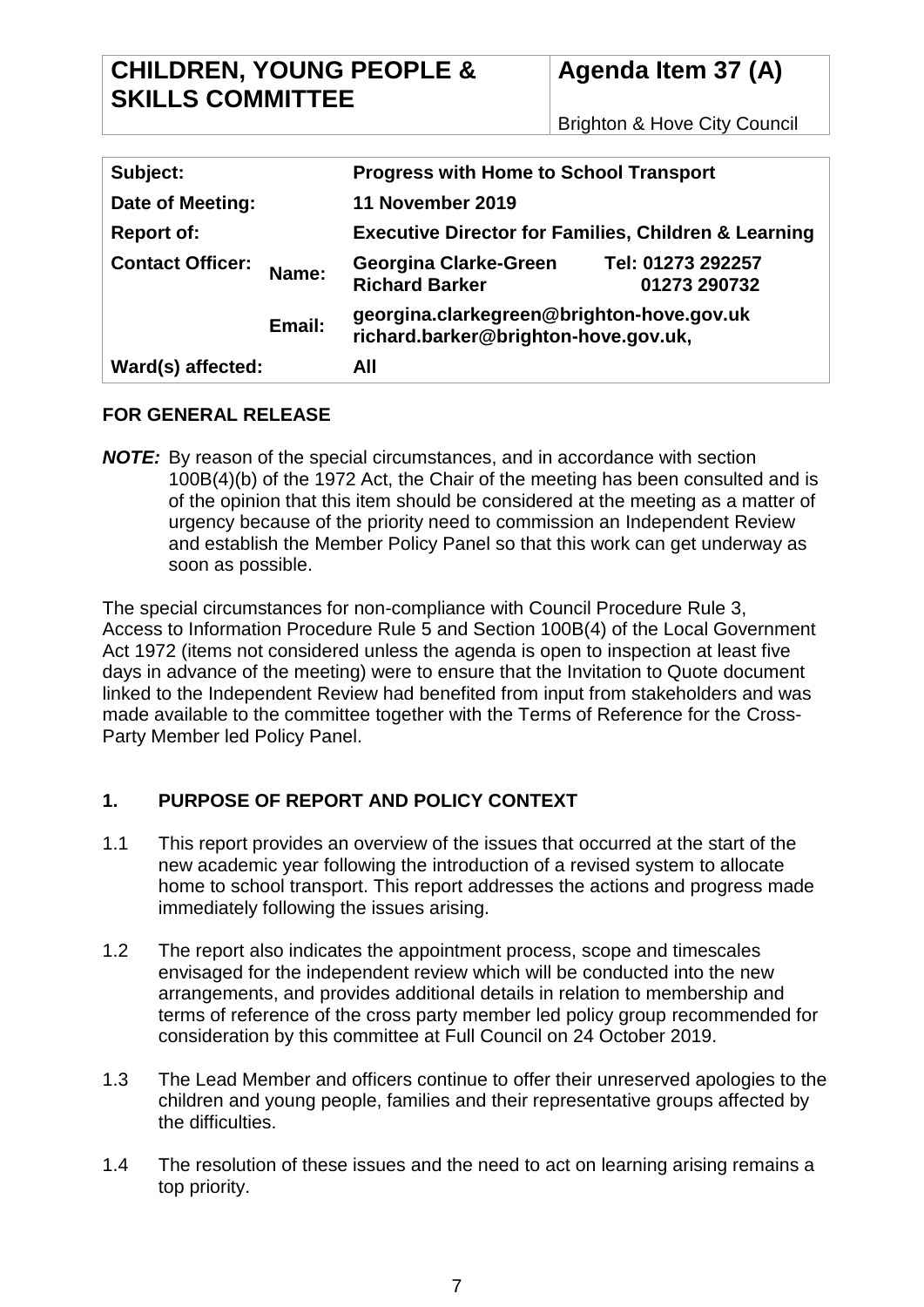## **2. RECOMMENDATIONS:**

- 2.1 That the committee recognise the efforts of families and their stakeholder organisations in working with the home to school transport team to address issues arising from the new arrangements.
- 2.2 That the committee note the Invitation to Quote document for the establishment of an independent review as detailed in Appendix 1.
- 2.3 That the committee agree to the appointment of a Member Policy Panel and approve the Terms of Reference for the Policy Panel detailed in Appendix 2.

## **3. CONTEXT/ BACKGROUND INFORMATION**

- 3.1 The council very much regrets the difficulties a number of families with vulnerable children have encountered following the introduction of new home to school transport arrangements.
- 3.2 It is important to stress that there has been no change to the council's home to school transport policy and eligibility criteria have not changed. The council has introduced a different way of arranging how the transport operators supply vehicles for journeys to school. We have taken over the responsibility from operators for making the decisions about which pupils go on each journey. This is part of a transformational programme, during which the external consultants Edge Public Solutions (Edge) were contracted to assist and advise.
- 3.3 At the start of the academic year a number of families experienced significant problems with the delivery of the arrangements under the new system. These problems have included issues with some children not being transported to school due to a lack of transport, some short notice changes to arrangements, and some vehicles not being suitable. This was then compounded by issues with communication between the service and families, information sharing, and arrangements for respite and alternative drop offs.
- 3.4 The intention was and is to modernise and improve the service provided with the introduction of new software and the increase in staff based within the team. Previously the council relied on a single operator to make suitable arrangements. The new system is designed to be more resilient in nature with more operators and therefore have more flexibility to find the right transport assistance required.
- 3.5 Despite the disappointing start, the council's ambition is still to deliver a service with greater accountability. The aim is also to build up a body of centrally held knowledge and a skilled council workforce. Under the new system, from now on, the council will hold the relevant information relating to drivers, vehicles, Vehicle Passenger Assistants, as well as the software to retain vital pupil information, records of routes and the results of all spot checks undertaken. The gathered information will be used to make improvements year after year.
- 3.6 It has been recognised that the budgetary overspend of recent years needed to be addressed. However being financially efficient with resources was not the only driver for change. This is in the national context of increasing pressures being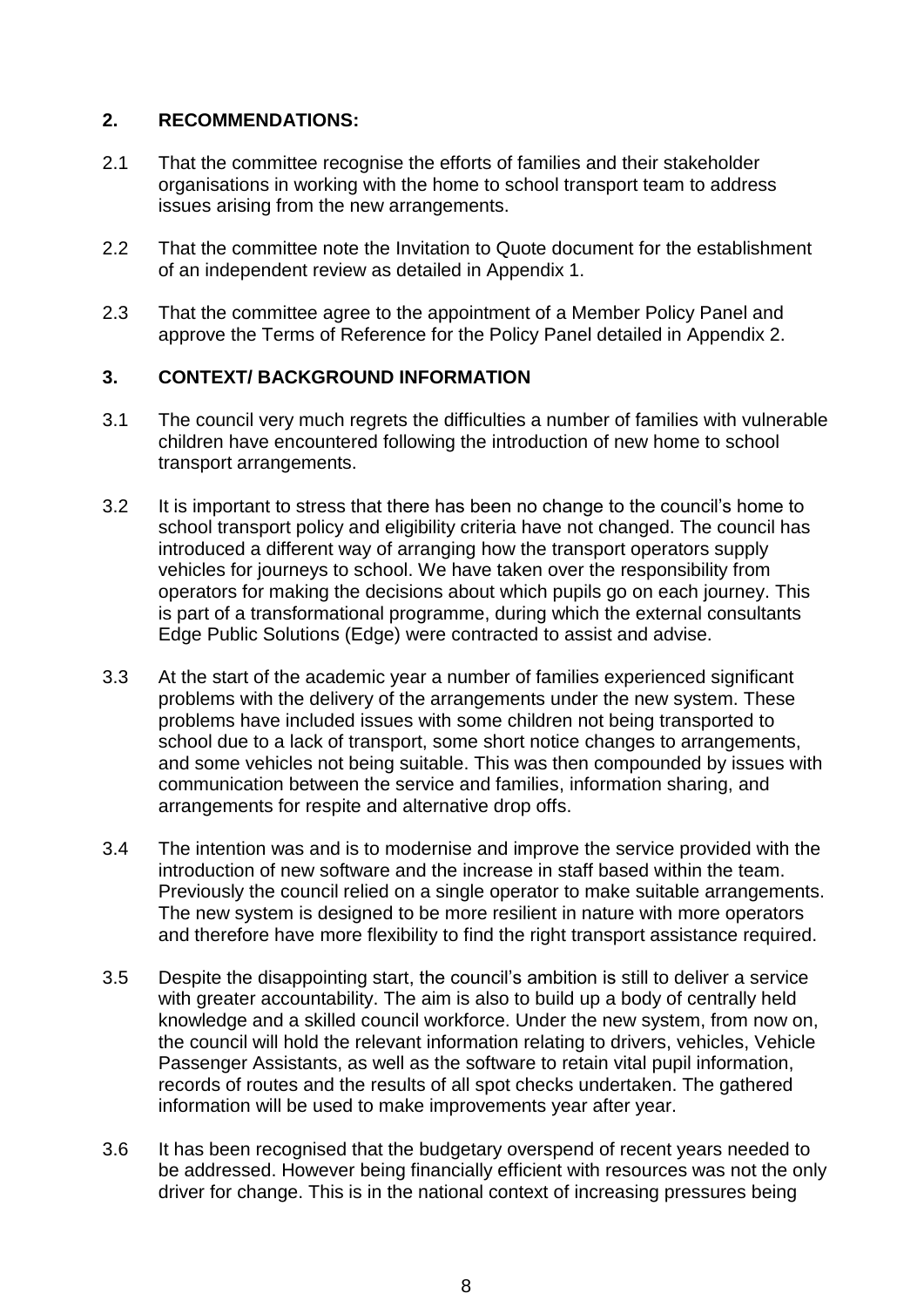placed upon the council's General Fund and the allocation of funding for the provision of SEN, such as the High Needs Block.

#### **Update**

- 3.7 The home to school transport team has responded to complaints from families about allocation by increasing the number of available routes. At the start of November 450 pupils are in receipt of home to school transport, including post 16 settings, and there are 170 separate journeys.
- 3.8 At the start of the new arrangements there were 30 pupils who were not provided with transport and 131 separate journeys commissioned. All of the permanent arrangements are now in place.
- 3.9 The number of operators undertaking work for the council is now 9 and this has increased from 5 under the previous arrangements. All current operators are based in Brighton & Hove or the wider Sussex area. Brighton & Hove City Council's Licensing Team is able to inspect vehicles licensed to councils in Adur/Worthing and Lewes due to reciprocal arrangements.
- 3.10 Information gathered from operators by Edge has now been entered onto the new database to inform the compliance checks that will be undertaken jointly with the Licensing Team. Already two such spot checks have been undertaken; one in response to an allegation that proved to be without foundation and one that resulted in a vehicle being immediately taken out of service.
- 3.11 The council also collects information directly from parents during the summer before the start of term using Pupil Information Sheets. The forms are shared with operators to give information about pupil's needs or equipment and details additional medical needs, behaviour, access issues and communication needs. Unfortunately at the start of term a significant number of Pupil Information Sheets were outstanding and at the time of writing 10 Pupil Information Sheets are still unreturned. Operators were provided with alternative information held by the council in the absence of the sheets. Active consideration is being given to ways to make this system more effective, and it is likely this will be the subject of recommendations and scrutiny in the review.
- 3.12 With the resolution of most of the initial issues, the home to school transport team can now focus on the operational side of the service. However, the team are aware that new day to day issues can always emerge. There is a commitment to be flexible and to resolve problems and concerns as quickly as possible. We continue to encourage families to raise concerns directly with the team.
- 3.13 Any issues passed to the council directly by the Headteachers of the special schools and the Parent and Carers Council regarding the offer of transport in recent weeks are being checked to ensure they have all been responded to and are resolved. Where parents remain unhappy with the arrangements put in place for their child they are being asked to follow the council's appeals process, as set out in the home to school transport policy. These will be reviewed at the earliest opportunity to avoid unnecessary delays.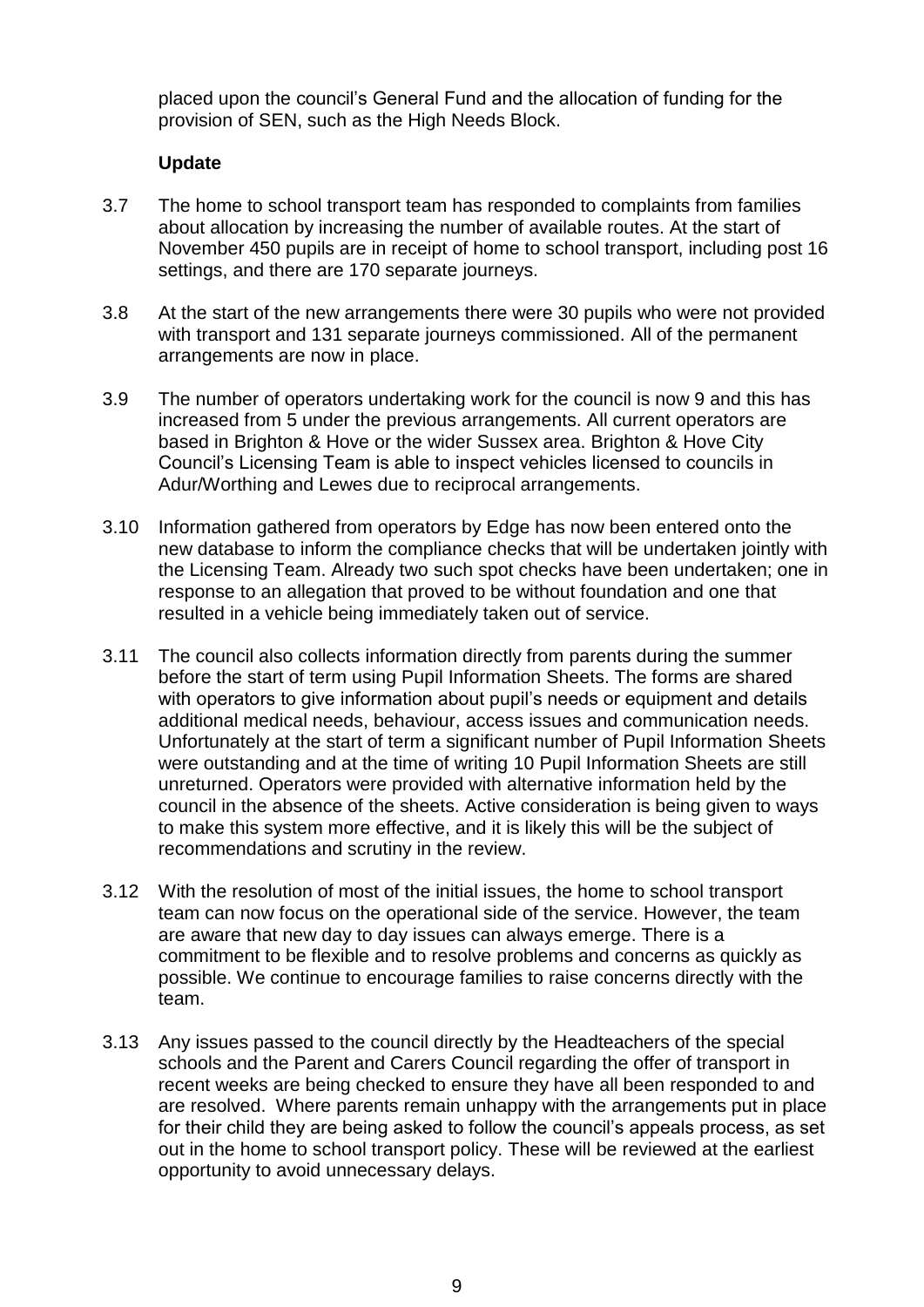- 3.14 It is now confirmed that operator vehicles have CCTV installed. During half term, all operators were reminded of the requirements upon them as set out in the service specification made available to them in April 2019. Spot checks continue on vehicles.
- 3.15 Recruitment to the post of home to school transport team leader is in process.
- 3.16 In acknowledgment of the concerns raised, a senior health and safety officer from the corporate team has been placed in the home to school transport team. The senior officer will provide expertise in relation to health and safety risk management; to help develop a robust action plan which outlines actions needed to improve the service, prioritising health and safety management based on risk, and to provide additional resource to revise and further develop the home to school transport risk management procedures. The current focus is on the evaluation of transport requirements to ensure they are more robust and attuned to the child's needs.
- 3.17 The issue of how pupils are received at the two special schools remains unresolved although a temporary arrangement is currently in place until the end of term. The delays in completing grounds work in the car park of Downs View, Woodingdean, exacerbated the issues at the start and the end of the school day. The works are now complete and a new traffic flow is in place. A meeting will take place with the school to consider any issues that remain once the school has had time to assess the impact of the new layout.
- 3.18 The strategic risk register is reviewed quarterly. The next review meeting is on 20 November and home to school transport will be discussed then.
- 3.19 Whilst the council has already identified a series of actions to undertake following its own review of the situation at the start of term, the independent review will also provide a thorough examination of what has taken place and is likely to make further recommendations that the council is committed to acting upon

#### **Independent Review**

- 3.20 At the CYP&S committee on 16 September 2019 a commitment was made to undertake a full and fearless independent review to identify the causes of these difficulties so that the council could learn lessons and ensure there was not a repeat of the circumstances that impacted so negatively on a number of families.
- 3.21 The council recognises that the independent review must be directed to investigate all areas of the home to school transport function in order to begin to rebuild trust with the community. The Lead Member has stipulated that the review must be robust and impartial and supported by all those affected. The role Edge has played as part of the council's transformational work to home to school transport is subject to the independent review. Edge is fully committed to participating in the review and will provide relevant information to allow due process to be followed.
- 3.22 As a result, a formal procurement process is being undertaken. The specification details the requirements of a review team informed by the original terms of reference developed earlier. The specification for the review has benefited from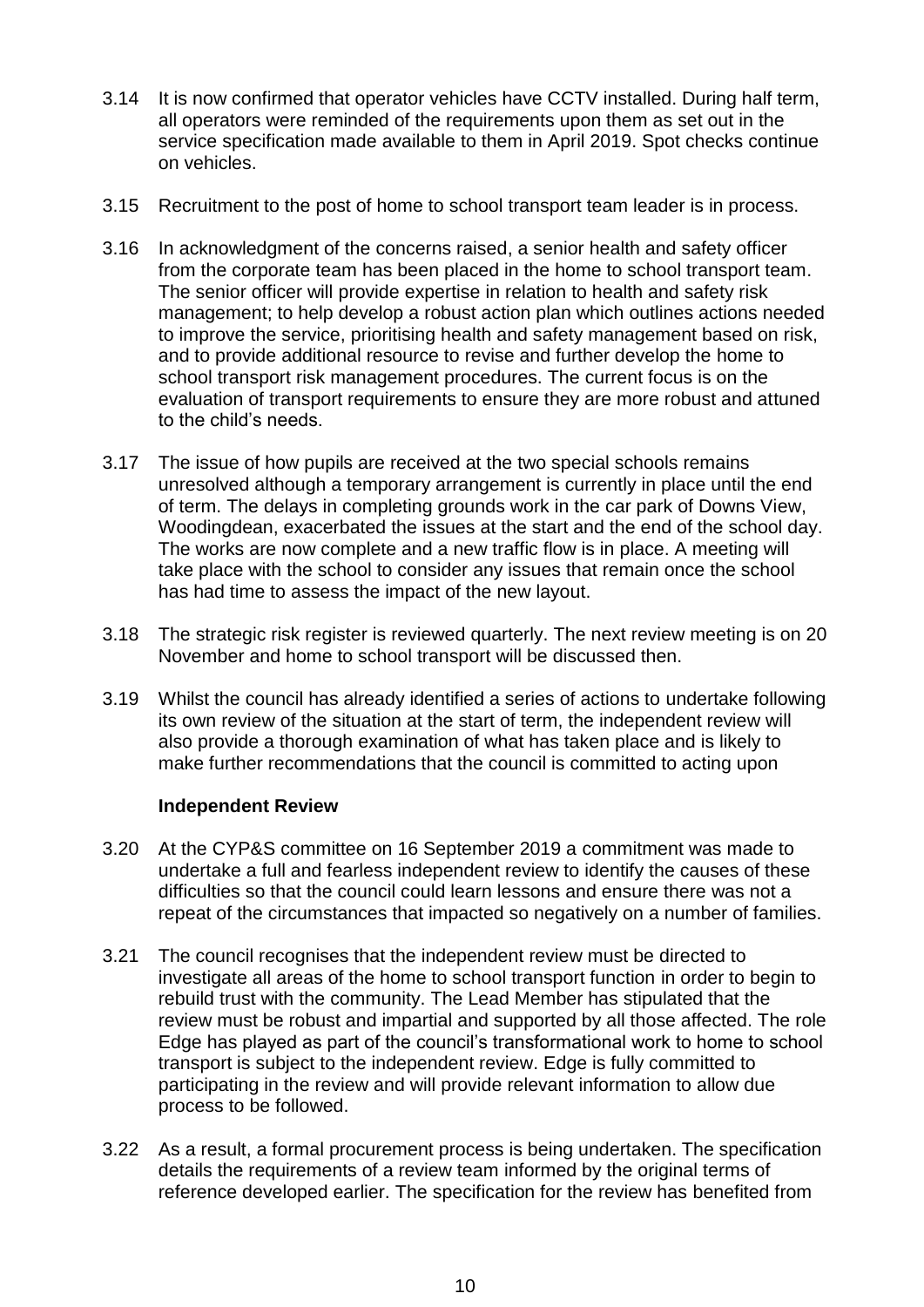discussion and has been shared with members of the Parent and Carer Council (PaCC) steering group. It has also been shared with the Chair of Audit and Standards Committee.

- 3.23 In order to fairly judge the tenders, an evaluation criteria has been developed that will allow each prospective review team's submission to be considered against it.
- 3.24 Following the receipt of submissions, an evaluation report will be provided to the Lead Member, Chair of the Audit and Standards committee, the Council's Leaders Group and the Parent and Carers Council (PaCC) for their information and for any observations they wish to make to the Chief Executive.
- 3.25 The Chief Executive will make the appointment, informed by the evaluation report and any observations provided to him. The Invitation to Quote document is set out in Appendix 1.
- 3.26 The LGA (Local Government Association) is providing assistance in identifying potential applicants. It had been anticipated that the process would have been underway by November but it has been considered that it was important for there to be confidence in the process by which the appointment was made. The timetable still provides for the independent review report to be available in time for the 13 January 2020 committee.

#### **Stakeholder involvement**

- 3.27 The council wishes to acknowledge the significant amount of work that has been undertaken by the PaCC steering group and Amaze, beyond their usual remits. It is the support they have been able to offer families during this time, and their ability to collate the information and experiences which have made their contributions so valuable, informing the council from a position of knowledge and understanding.
- 3.28 The engagement of the PaCC steering group on the Transport Governance Board and their assistance in the drafting of the Terms of Reference that has informed the specification for the independent review is very much appreciated. PaCC's need for additional resource as a result of this increased workload is understood and the current funding arrangements will be reviewed.
- 3.29 The effective independent advocacy of the SEND community that PaCC provides to the council is a strength that the city benefits from and whilst it is accepted that communication with them and other stakeholders has not been as good as we would wish this is an area of improvement the council is determined to address.
- 3.30 We have all learned from this process that it is important to be very clear around how PaCC has been or is involved, and to what level, and if PaCC makes recommendations how these have been taken on board, or not. Having this kind of detailed clarity and understanding when co-producing services is imperative and will help develop our practice and approach to collaborative working.
- 3.31 It is recognised that PaCC will play a pivotal role in providing information to the independent review to ensuring that the whole SEND community is actively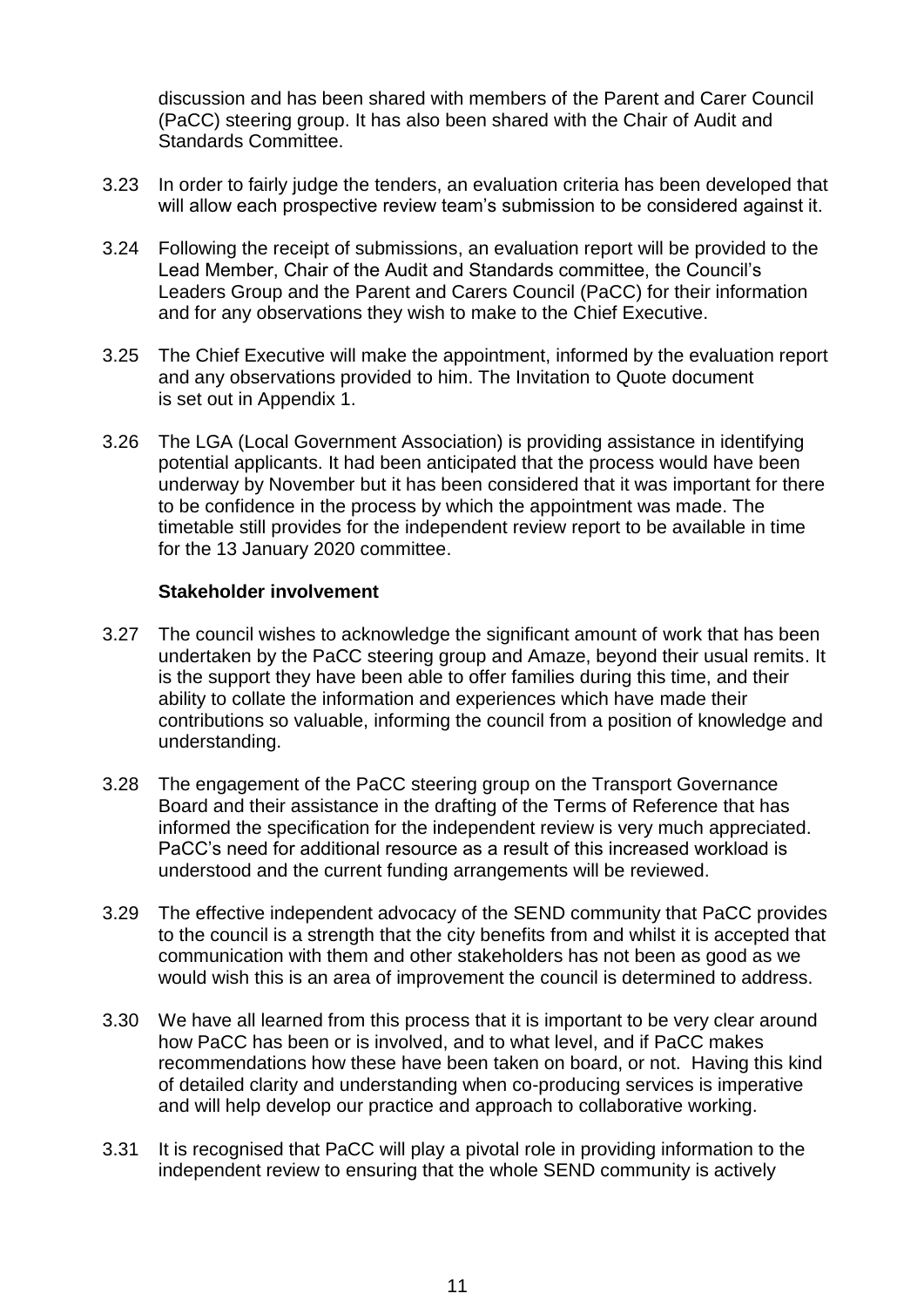supported and encouraged to play its important part in the review.

3.32 The council is committed to ensuring that parents/carers are able to talk to the reviewer at meetings and they will be invited to contact the reviewer directly to share their views. The council will work with Contact, a national charity which represents parents/carers of children and young people who have a disability. Contact's role in the review will be to help facilitate parental engagement and to share sector expertise.

#### **Policy Panel**

- 3.33 In addition to the independent review a Notice of Motion in relation to a home to school transport policy panel was considered at Full Council on 24 October 2019. It was referred to the CYP&S committee and seeks to establish a cross-party Member led Policy Panel consisting of six Members, two from each political party and chaired by a Member of the Opposition.
- 3.34 Its purpose, as outlined at Full Council, is to review and discuss solutions to resolving the negative impacts of the implementation of new arrangements this term and oversee any proposals and recommendations from the independent review proposed by the Administration.
- 3.35 Policy panels are working groups and are not subject to any special rules. They are administered by the relevant service and will receive support as required from Legal Services and the Policy Team.
- 3.36 Terms of reference have been developed and are provided in Appendix 2.

## **4. ANALYSIS & CONSIDERATION OF ANY ALTERNATIVE OPTIONS**

- 4.1 In September 2019, the Lead Member for Children, Young People and Skills committed to undertake an independent review.
- 4.2 In addition it is the unanimous recommendation of Full Council to propose to the CYP&S committee that a cross party policy panel is set up as detailed in the report.

## **5. COMMUNITY ENGAGEMENT & CONSULTATION**

- 5.1 The Lead Member has sought and received input from the PaCC steering group, Amaze and the Chair of Audit and Standards Committee in the proposed approach in commissioning an independent review. The commitment to ensure the voice of the community is heard is enshrined within the review specification and it is expected the correct level of parental engagement in the review will be facilitated given Contact and PaCC's involvement.
- 5.2 The Lead Member is aware of the concerns of the community in relation to the implementation of the transport arrangements for the academic year 2019/20. The Lead Member has been speaking directly to parents, carers, Headteachers and staff and receiving written feedback both directly and indirectly. This has provided a very clear understanding of the areas of focus for the work to be done.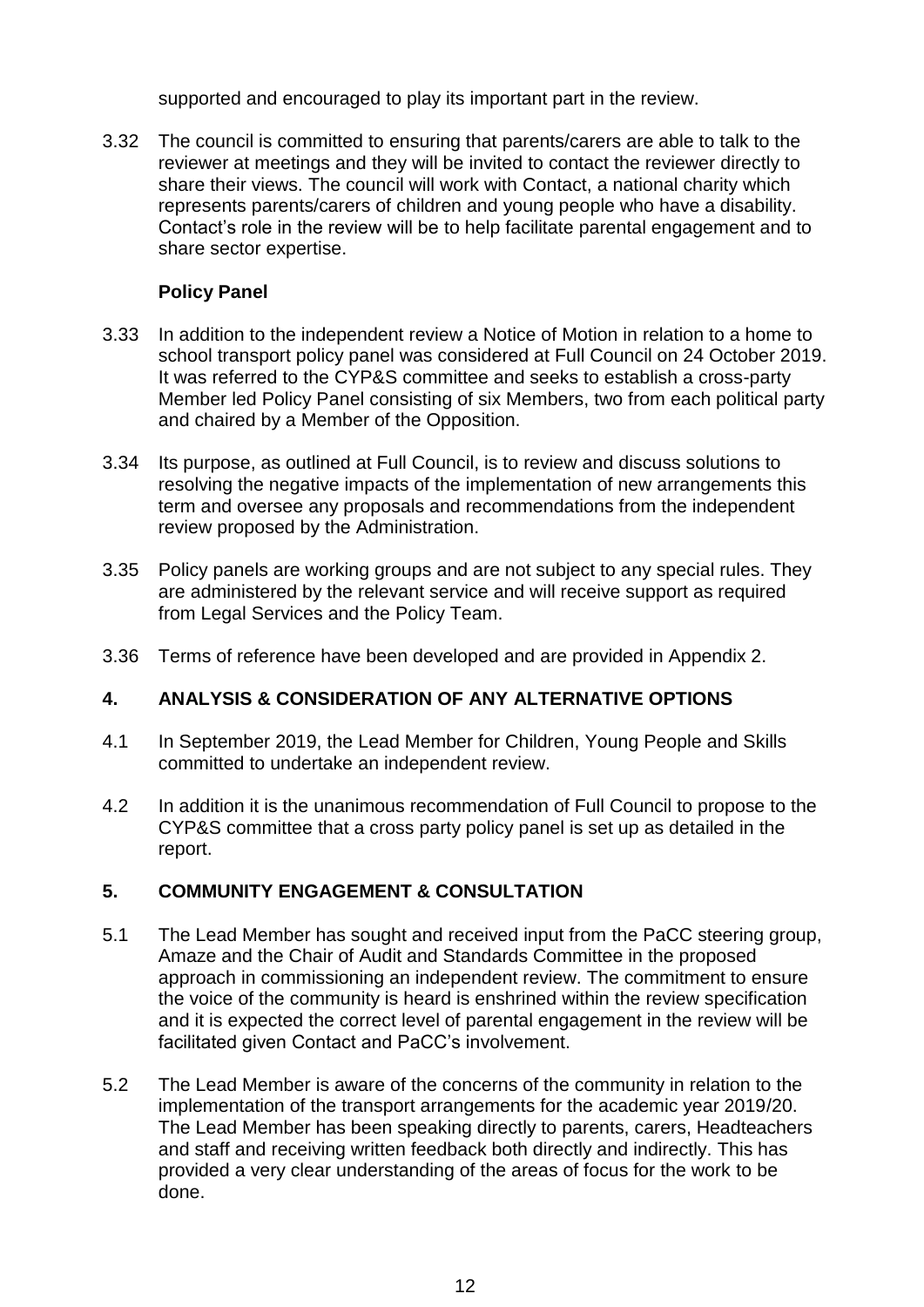## **6. CONCLUSION**

- 6.1 The report has detailed the progress made in addressing specific issues that occurred at the start of the academic year. The report also covers the work being done to transform the home to school transport service into one that is better informed, resourced and capable of delivering a high quality provision in the coming years.
- 6.2 The report seeks to give greater reassurance about impartiality by providing information on a transparent procurement process showing how the independent review team will be selected and commissioned. The review team will be directed to look at all aspects of the changes to home to school transport. This will include an understanding of the negative impact on families depending upon a high quality home to school transport service and the equalities implications of children being late to school missing out on lessons.
- 6.3 The expectation remains that a report on its findings will be presented to the CYP&S committee on 13 January 2020.
- 6.4 In addition a cross party member led policy panel will be established to review the current issues and challenges around the home to school transport service and oversee any results of the independent review. It will also provide advice and make recommendations to the CYP&S committee as well as to the Executive Director - Families, Children & Learning, as necessary.

## **7. FINANCIAL & OTHER IMPLICATIONS:**

#### Financial Implications:

7.1. The home to school transport budget has been under increasing pressure in recent years. The new system and transformation of practice should enable greater clarity of costs and insight and control over use of resources. Work is currently underway to verify the available financial information and estimate costs from September, following the changes described in the report. The 2019/20 financial position will be reported in the Targeted Budget Monitoring (TBM) month 7 report. There may be additional financial implications from any recommendations following both the independent review and member panel and that will need to be evaluated when the findings are known.

*Finance Officer Consulted: David Ellis Date: 7.11.19*

## Legal Implications:

7.2. The report provides a mechanism whereby the committee can be assured of the learning needed in order to ensure that the council continues to be able to meet obligations to provide satisfactory home to school transport both by way of the independent review, and in the establishment of the cross party Member led Policy Panel. The report provides transparency as to the process for the appointment of the reviewer and specification for the review.

*Lawyer Consulted: Natasha Watson Date: 7.11.19*